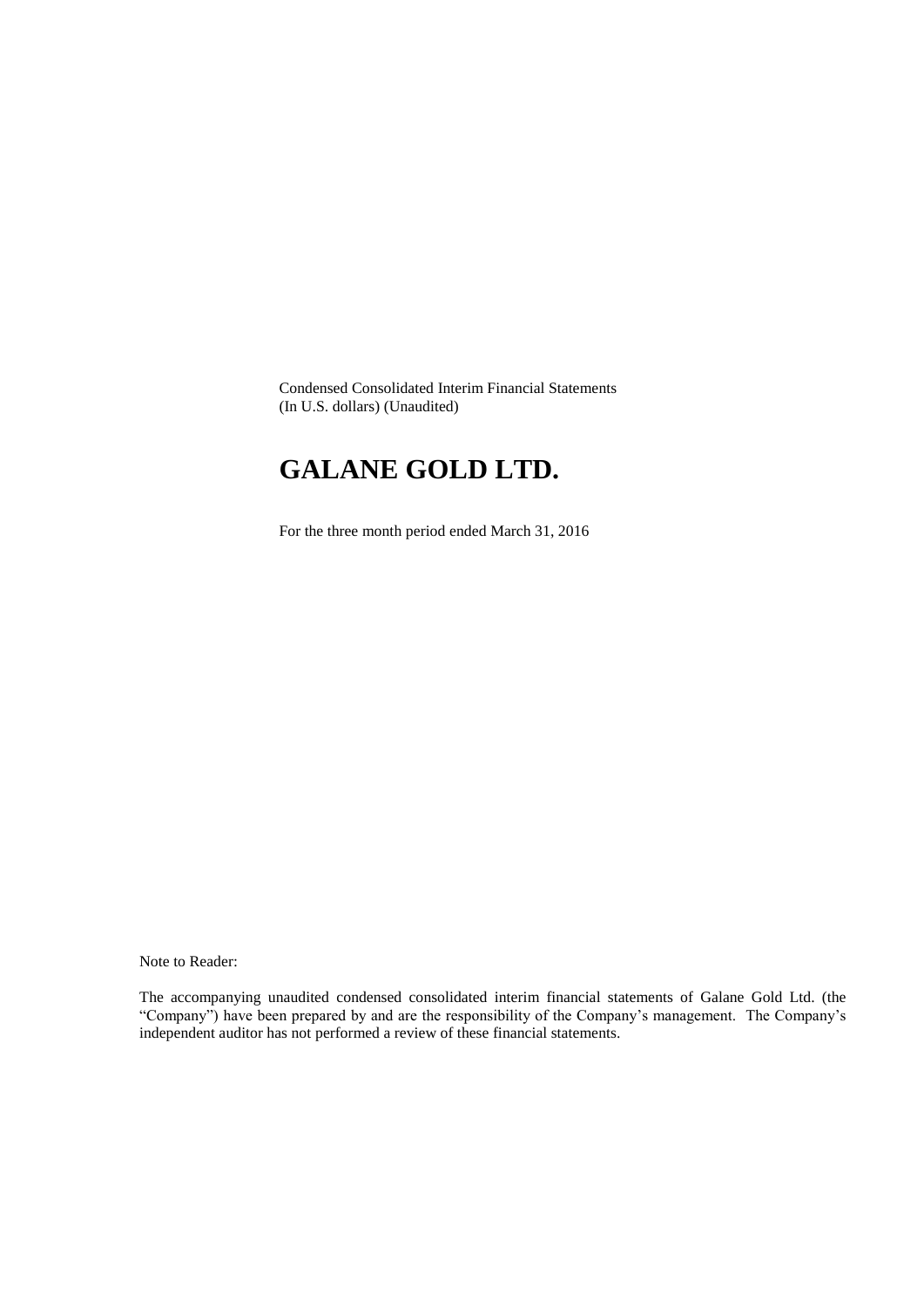Condensed Consolidated Interim Statement of Financial Position (In U.S. dollars) (Unaudited)

As at March 31, 2016 and December 31, 2015

|                                                                                                                 |                  |               | March 31,               |              | December 31, |
|-----------------------------------------------------------------------------------------------------------------|------------------|---------------|-------------------------|--------------|--------------|
|                                                                                                                 | <b>Notes</b>     |               | 2016                    |              | 2015         |
|                                                                                                                 |                  |               |                         |              |              |
| Assets                                                                                                          |                  |               |                         |              |              |
| Current assets:                                                                                                 |                  |               |                         |              |              |
| Cash                                                                                                            |                  | $\mathbb{S}$  | 2,196,831               | \$           | 1,887,179    |
| Trade and other receivables                                                                                     | $\boldsymbol{7}$ |               | 612,360                 |              | 859,454      |
| Inventories                                                                                                     | 8                |               | 7,946,280               |              | 8,729,705    |
|                                                                                                                 |                  |               | $10,75\overline{5,471}$ |              | 11,476,338   |
| Non-current assets:                                                                                             |                  |               |                         |              |              |
| Mining and exploration properties                                                                               | 9                |               | 33,582,357              |              | 34,196,825   |
| Plant and equipment                                                                                             | 9                |               | 2,534,068               |              | 2,607,674    |
|                                                                                                                 |                  |               | 36,116,425              |              | 36,804,499   |
|                                                                                                                 |                  | \$            | 46,871,896              | $\mathbb{S}$ | 48,280,837   |
| Liabilities and Shareholders' Equity<br><b>Current liabilities:</b><br>Accounts payable and accrued liabilities | 11               | $\mathcal{S}$ | 8,963,776               |              | 8,538,785    |
| Current portion of interest bearing loans and borrowings                                                        | 12               |               | 2,596,618               |              | 5,709,605    |
|                                                                                                                 |                  |               | 11,560,394              |              | 14,284,390   |
| Non-current liabilities:                                                                                        |                  |               |                         |              |              |
| Interest-bearing loans and borrowings                                                                           | 12               |               | 11,667,810              |              | 8,195,566    |
| Warrants denominated in a foreign currency                                                                      | 14               |               | 115,822                 |              | 113,349      |
| Restoration and rehabilitation provision                                                                        | 10               |               | 3,793,105               |              | 3,656,728    |
|                                                                                                                 |                  |               | 15,576,737              |              | 11,965,643   |
| Shareholders' equity:                                                                                           |                  |               |                         |              |              |
| Share capital                                                                                                   | 14               | \$            | 36,401,916              | \$           | 36,401,916   |
| Reserves                                                                                                        | 14               |               | 1,861,824               |              | 1,814,369    |
| Retained earnings                                                                                               |                  |               | (18, 784, 969)          |              | (16,760,292) |
| Equity attributable to Galane Gold Ltd. Shareholders                                                            |                  |               | 19,478,771              |              | 21,455,993   |
| Non-controlling interest                                                                                        |                  |               | 255,994                 |              | 610,811      |
|                                                                                                                 |                  |               | 19,734,765              |              | 22,066,804   |
|                                                                                                                 |                  | \$            | 46,871,896              | \$           | 48,280,837   |

Commitments and contingencies (Note 16); Subsequent event (Note 19)

Approved and authorized by the Board on May 30, 2016:

*"Ravi Sood "* Director *"Ian Egan "* Director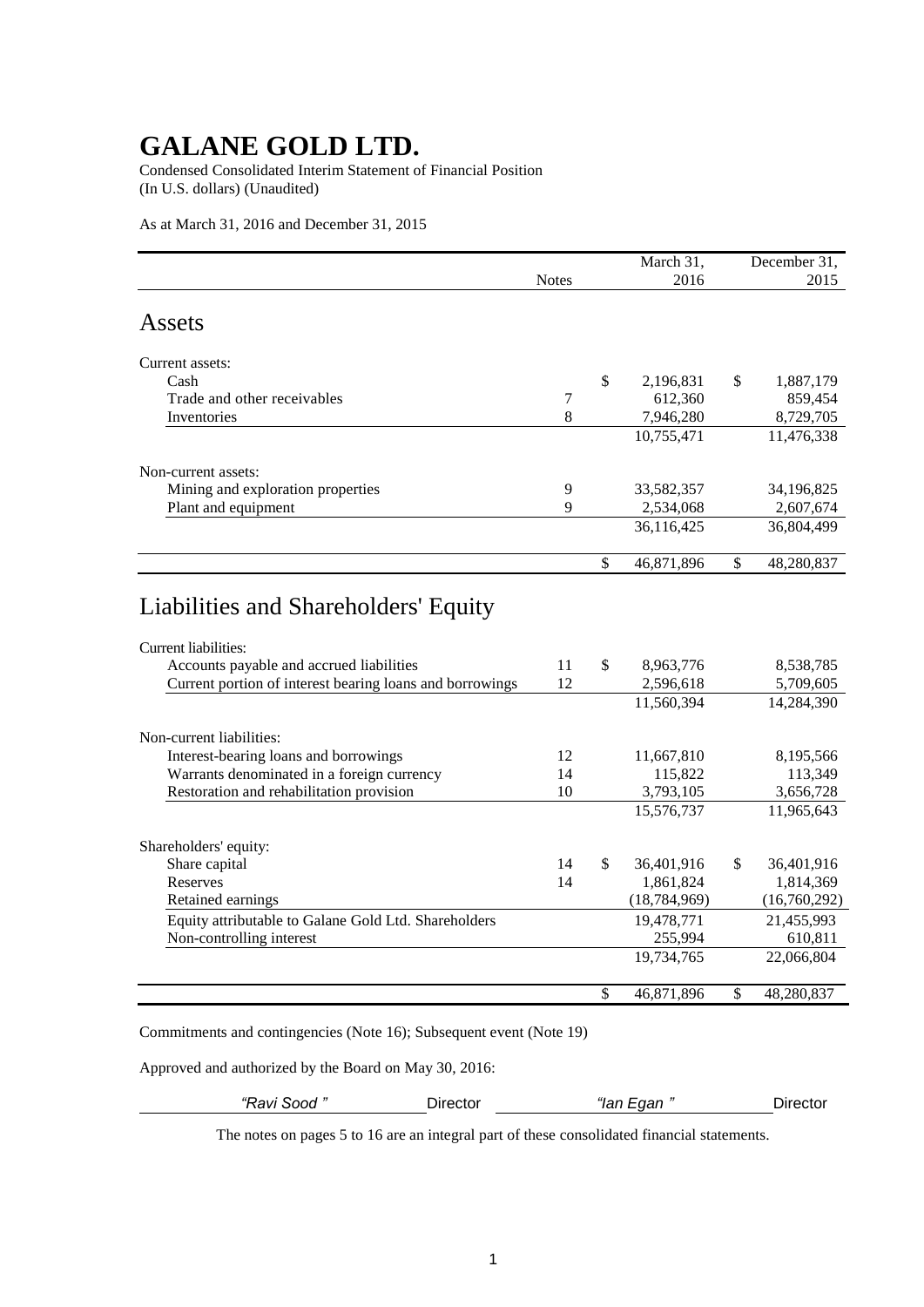Condensed Consolidated Interim Statement of Earnings and Comprehensive Earnings (In U.S. dollars) (Unaudited)

Three month period ended March 31,

|                                                          | Note | 2016              |              | 2015        |
|----------------------------------------------------------|------|-------------------|--------------|-------------|
| Mining Revenue                                           |      | \$<br>7,349,711   | \$           | 5,764,755   |
| <b>Mining Costs:</b>                                     | 15   | 8,164,604         |              | 7,100,631   |
| (Loss) Earnings from mining operations                   |      | (814, 893)        |              | (1,335,876) |
| Expenses:                                                |      |                   |              |             |
| <b>Exploration</b> costs                                 |      | 7,371             |              | 36,665      |
| Foreign exchange (loss) gain                             |      | 469,664           |              | (132,520)   |
| Corporate general and administration                     | 15   | 514,188           |              | 585,012     |
| Financing income                                         | 15   | 120,988           |              | 140,785     |
| Other expenses                                           | 15   | 452,390           |              | 3,550       |
|                                                          |      | 1,564,601         |              | 633,492     |
| (Loss) Earnings for the period before taxation           |      | \$<br>(2,379,494) | \$           | (1,969,368) |
| Taxation                                                 | 12   | \$                | \$           |             |
| Net loss and comprehensive loss for the period           |      | \$<br>(2,379,494) | $\mathbb{S}$ | (1,969,368) |
| Attributable to:                                         |      |                   |              |             |
| Equity holders of Galane Gold Ltd.                       |      | \$<br>(2,024,677) | \$           | (1,969,368) |
| Non-controlling interest                                 | 5    | \$<br>(354, 817)  | \$           |             |
| Net loss and comprehensive loss for the period           |      | \$<br>(2,379,494) | \$           | (1,969,368) |
|                                                          |      |                   |              |             |
| Basic (loss) earnings per common share                   | 14   | \$<br>(0.03)      | \$           | (0.04)      |
| Fully diluted (loss) earnings per common share           | 14   | \$<br>(0.03)      | \$           | (0.04)      |
| Weighted average number of common shares - basic         | 14   | 71,314,422        |              | 52,820,290  |
| Weighted average number of common shares – fully diluted | 14   | 71,314,422        |              | 52,820,290  |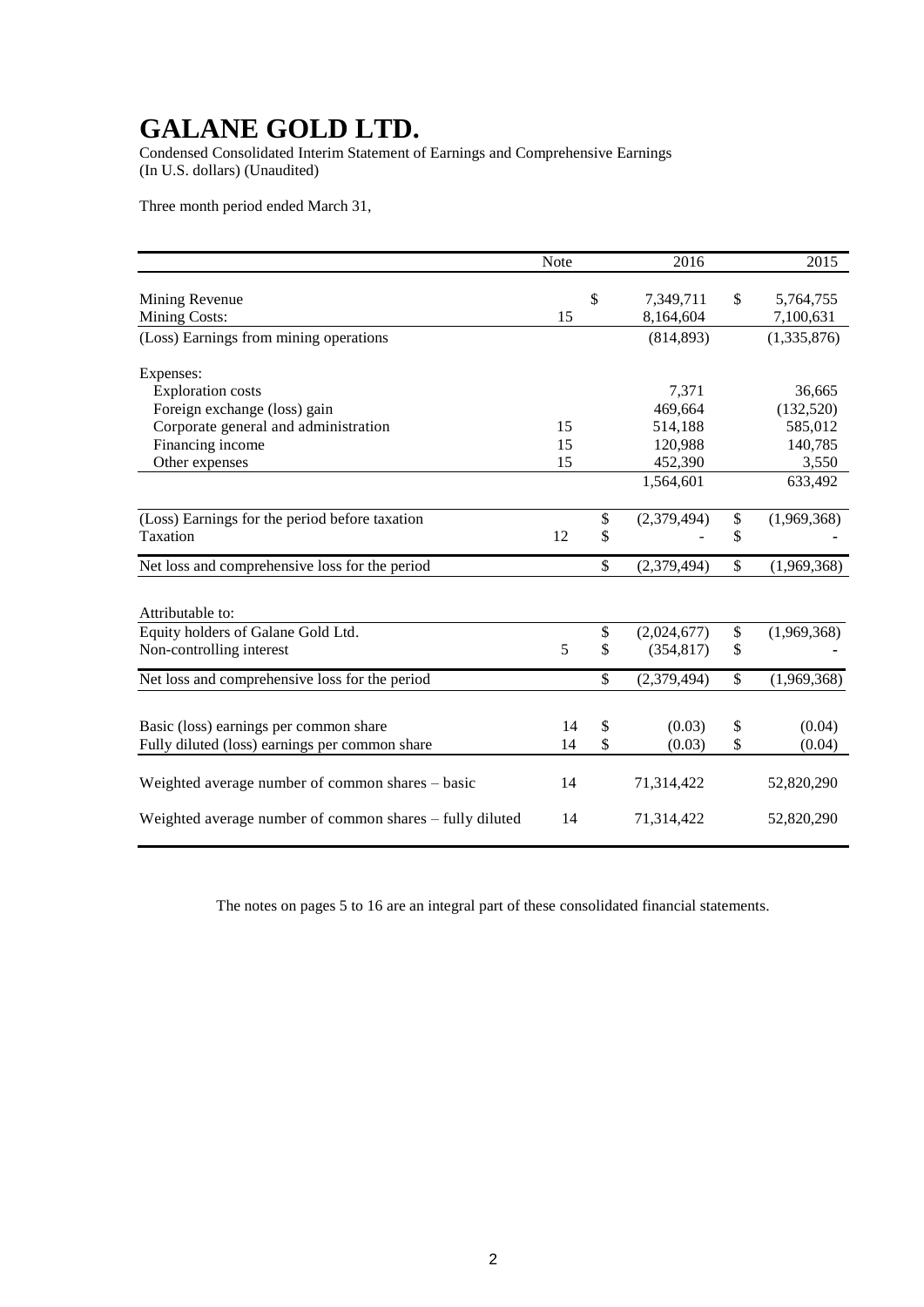Condensed Consolidated Interim Statement of Changes in Equity (In U.S. Dollars) (Unaudited)

Three month periods ended March 31, 2016 and 2015

|                                                       |                  | <b>Capital Stock</b><br><b>Reserves</b> |                  |                                       |                                    |                                                         |                                               |              |
|-------------------------------------------------------|------------------|-----------------------------------------|------------------|---------------------------------------|------------------------------------|---------------------------------------------------------|-----------------------------------------------|--------------|
|                                                       | <b>Not</b><br>es | <b>Number</b>                           | <b>Amount</b>    | <b>Stock based</b><br><i>payments</i> | <b>Retained</b><br><b>Earnings</b> | <b>Attributable</b><br>to Galane<br><b>Shareholders</b> | Non-<br><b>Controlling</b><br><b>Interest</b> | <b>Total</b> |
|                                                       |                  |                                         |                  |                                       |                                    |                                                         |                                               |              |
| Balance as at December 31, 2014                       |                  | 52,280,290                              | 35,392,969<br>S. | \$1,487,961                           | \$(8,067,324)                      | \$26,590,368                                            | \$<br>$\blacksquare$                          | \$28,813,606 |
| Stock-based compensation for the period               |                  |                                         |                  | 112,887                               |                                    |                                                         | $\overline{\phantom{0}}$                      | 112,887      |
| Net loss for the three months ended<br>March 31, 2015 |                  |                                         |                  |                                       | (1,969,368)                        | (1,969,368)                                             | $\overline{\phantom{a}}$                      | (1,969,368)  |
| Balance as at March 31, 2015                          |                  | 52,820,290                              | 35,392,969       | 1,487,961                             | (8,067,324)                        | 28,813,606                                              | $\overline{\phantom{a}}$                      | 28,813,606   |
| Balance as at December 31, 2015                       |                  | 71,314,442                              | 36,401,916       | 1,814,369                             | (16,760,292)                       | 21,455,993                                              | 610,811                                       | 22,066,804   |
| Stock-based compensation for the period               | 15               |                                         |                  | 47,455                                |                                    | 47,455                                                  | $\overline{\phantom{0}}$                      | 47,455       |
| Net loss for the three months ended<br>March 31, 2016 |                  | $\overline{\phantom{a}}$                |                  |                                       | (2,024,677)                        | (2,024,677)                                             | (354, 817)                                    | (2,379,494)  |
| Balance as at March 31, 2016                          |                  | 71,314,442                              | 36,401,916       | 1,861,824                             | (18, 784, 969)                     | 19,478,771                                              | 255,994                                       | 19,734,765   |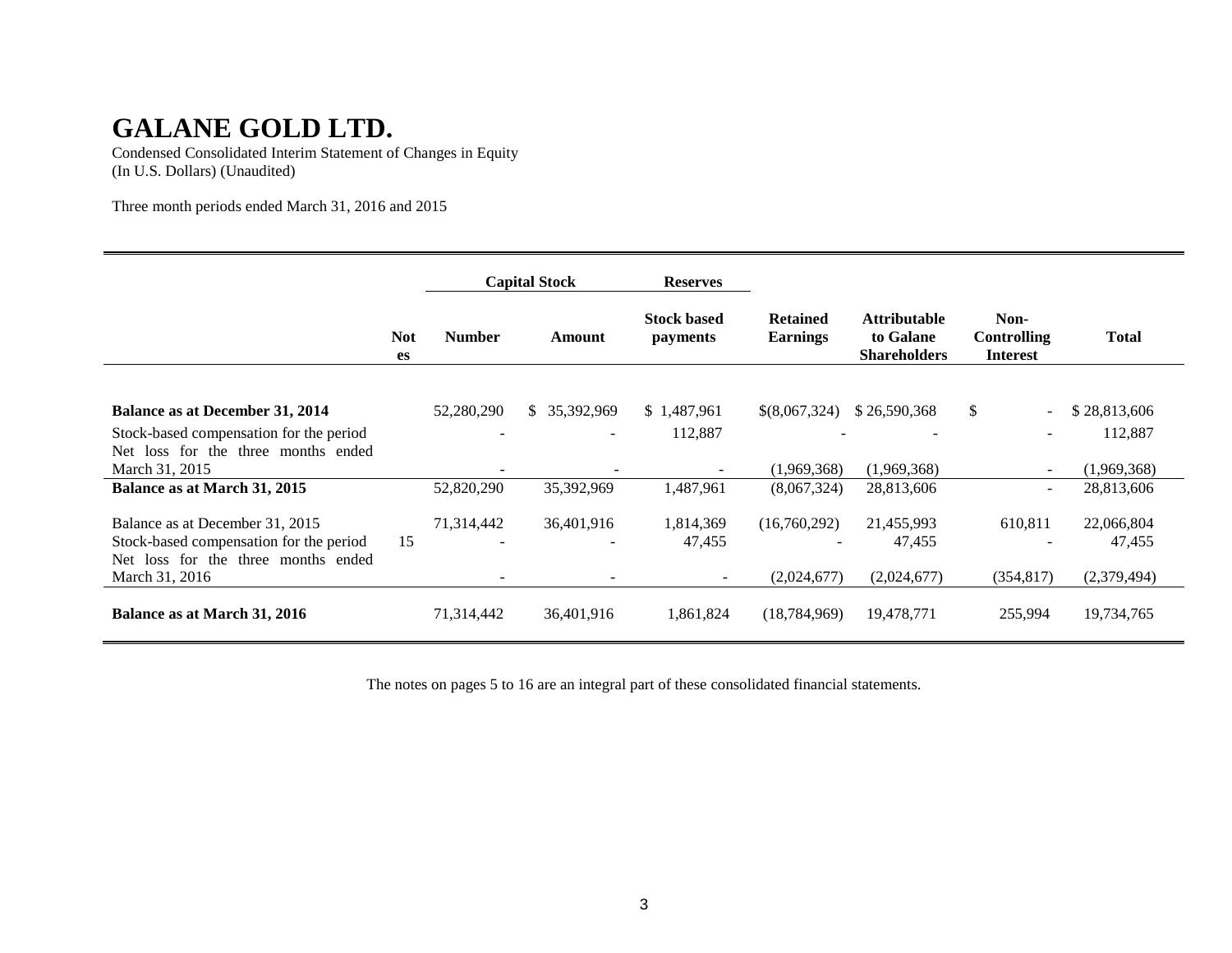Condensed Consolidated Interim Statement of Cash Flows (In U.S. Dollars) (Unaudited)

Three month period ended March 31,

|                                                    | <b>Notes</b> | 2016              | 2015              |
|----------------------------------------------------|--------------|-------------------|-------------------|
| Cash flows from operating activities:              |              |                   |                   |
| Net (loss) earnings for the period                 |              | \$<br>(2,379,494) | \$<br>(1,969,368) |
| Items not involving cash:                          |              |                   |                   |
| Depreciation and amortization                      | 9            | 917,836           | 688,288           |
| Share based compensation                           |              | 47,455            | 112,887           |
| Accretion                                          | 10           | 57,524            | 77,726            |
| Interest expense                                   | 15           | 63,465            | 63,059            |
| Foreign exchange loss (gain)                       |              | 177,237           | (363, 634)        |
| Loss on revaluation of warrants                    |              | 2,473             |                   |
| Deferral of royalties payable                      | 12           | 375,352           | 319,367           |
| Working capital adjustments:                       |              |                   |                   |
| Change in trade and other receivables              |              | 252,916           | 74,350            |
| Change in inventories                              |              | 783,424           | 1,410,836         |
| Change in trade and other payables relating to     |              |                   |                   |
| operating activities                               |              | 322,344           | (1,202,987)       |
| Cash flows from operating activities               |              | 620,532           | (789, 477)        |
| Cash flows from investing activities:              |              |                   |                   |
| Mining assets acquired                             | 9            | (229,761)         | (1,947,872)       |
| Cash flows used in investing activities            |              | (229,761)         | (1,947,872)       |
| Cash flow from financing activities:               |              |                   |                   |
| Interest paid                                      |              |                   | (63,059)          |
| Repayment of interest bearing loans                |              | (60,000)          | (277,000)         |
| Capital lease obligations                          |              | (31,207)          | (1,250)           |
| Cash flows from financing activities               |              | (91, 207)         | (341, 309)        |
| Increase (Decrease) in cash                        |              | 299,564           | (3,078,658)       |
| Effect of unrealized foreign exchange gain on cash |              | 10,088            | (9, 471)          |
| Cash, at January 1                                 |              | 1,887,179         | 9,653,807         |
| Cash, at March 31                                  |              | \$<br>2,196,831   | \$<br>6,565,677   |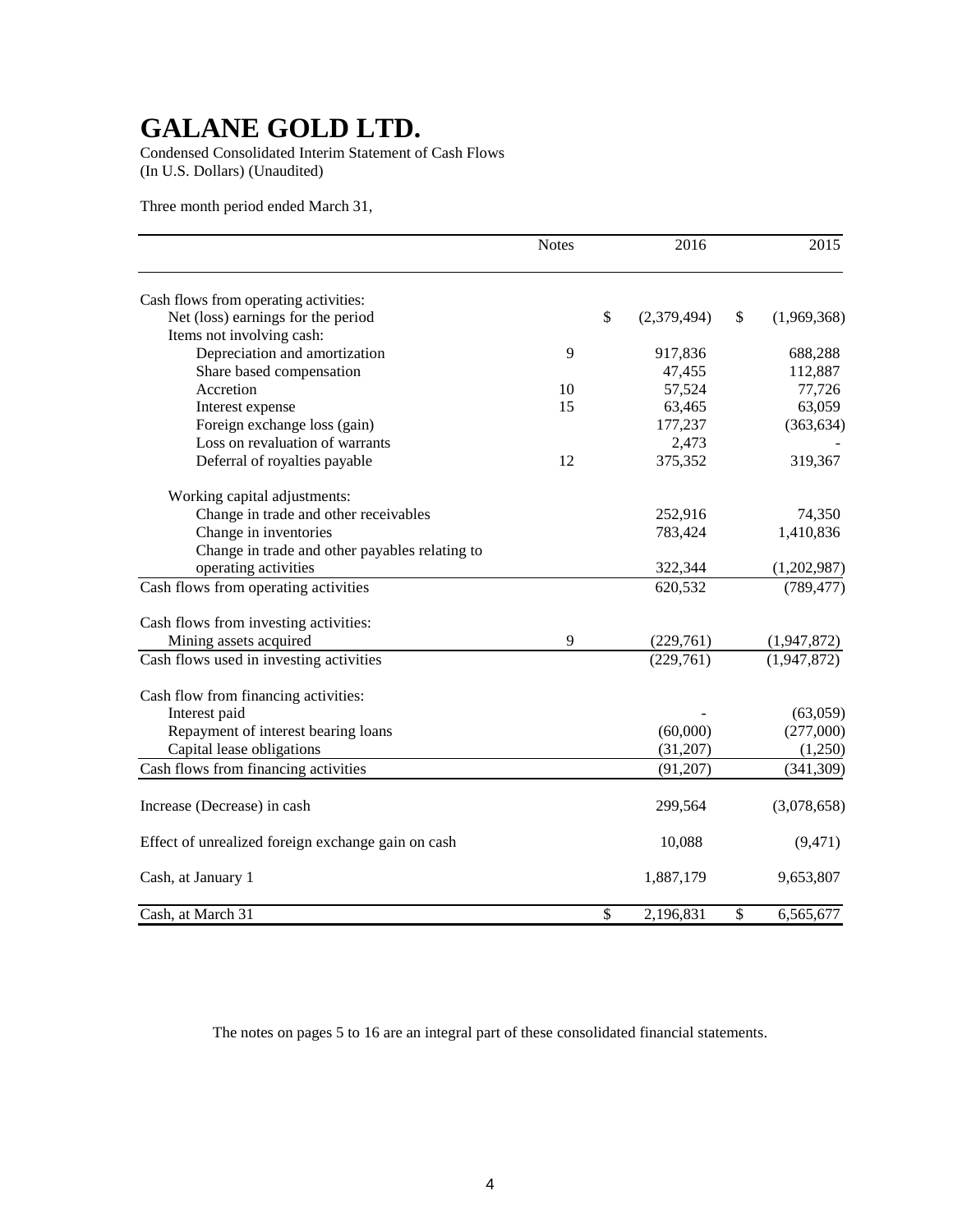Notes to the Unaudited Condensed Consolidated Interim Financial Statements

For the three months ended March, 2016 and 2015

## **1. Corporate Information**

Galane Gold Ltd., (the "Company"), operates through its wholly owned subsidiary, Galane Gold Mines Ltd. which was incorporated under the *Business Corporations Act* (Ontario) on November 15, 2010 and whose principal business activities are the exploration for, development of, and operation of gold mining properties. The Company's registered and head office is located at Suite 1800, 181 Bay St., Toronto, Ontario, Canada.

## **2. Basis of preparation:**

### **(a) Statement of compliance**

The unaudited condensed consolidated interim financial statements (the "Financial Statements") of the Company and all of its subsidiaries as at and for the three months ended March 31, 2016 have been prepared in accordance with IAS 34, Interim Financial Reporting, and do not include all of the information required for full annual consolidated financial statements. Accordingly certain information and disclosures normally included in annual financial statements prepared in accordance with International Financial Reporting Standards ("IFRS") have been omitted or condensed.

## **(b) Significant accounting judgments, estimates and assumptions**

The preparation of the Financial Statements in conformity with IFRS requires management to make judgments, estimates and assumptions that affect the reported amounts of assets, liabilities and contingent liabilities at the date of the Financial Statements and reported amounts of revenues and expenses during the reporting period. Estimates and assumptions are continuously evaluated and are based on management's experience and other factors, including expectations of future events that are believed to be reasonable under the circumstances. Actual results may differ from these estimates. The particular areas of estimation uncertainty and critical judgments are outlined in detail in the annual audited consolidated financial statements for the year ended December 31, 2015 (the "Annual Financial Statements").

### **(c) Basis of consolidation**

The significant subsidiaries of the Company are accounted for as follows:

|                                 | Country of<br>Incorporation | % equity interest<br>March 31, 2016 | Accounting<br>Method |
|---------------------------------|-----------------------------|-------------------------------------|----------------------|
|                                 |                             |                                     |                      |
| Galane Gold Mines Ltd.          | Canada                      | 100\%                               | Consolidation        |
| Mupane Gold Mines Limited       | <b>Mauritius</b>            | 100%                                | Consolidation        |
| Gallery Gold Pty Ltd.           | Australia                   | 100%                                | Consolidation        |
| Mupane Gold Mining (Pty) Ltd.   | <b>Botswana</b>             | 100\%                               | Consolidation        |
| The Northern Lights Exploration |                             |                                     |                      |
| Company (Pty) Ltd.              | <b>Botswana</b>             | 100\%                               | Consolidation        |
| Galaxy Gold Mining Limited      | South Africa                | 74%                                 | Consolidation        |
|                                 |                             |                                     |                      |

The Company's other subsidiaries are Galane Gold Botswana (Pty) Ltd. (Botswana) (100% owned), Galaxy Gold Reefs (PTY) Ltd (74% owned) and Shashe Mines (Pty) Ltd. (Botswana) (85% owned).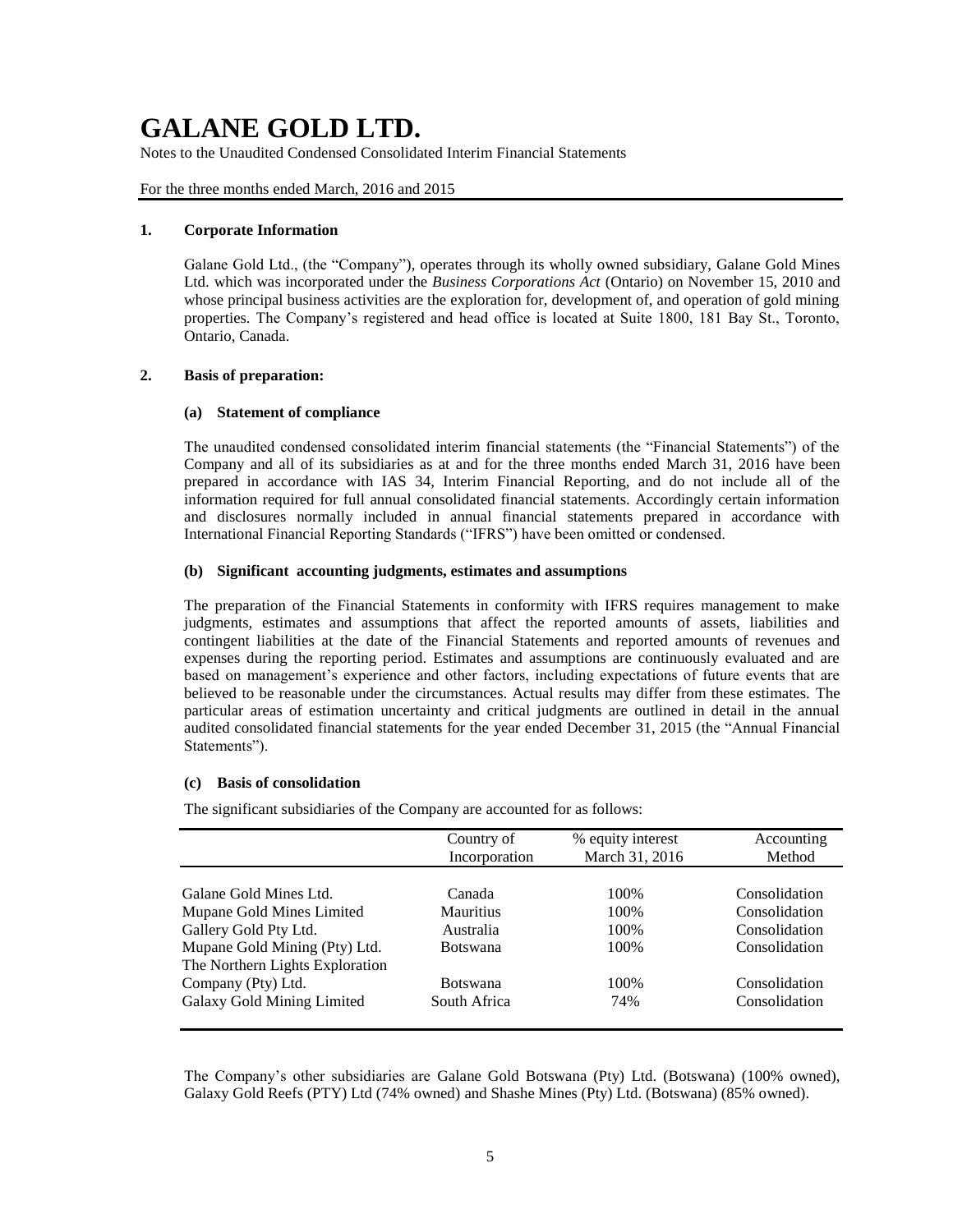Notes to the Unaudited Condensed Consolidated Interim Financial Statements

For the three months ended March 31, 2016 and 2015

### **2. Basis of preparation (continued):**

### **(c) Basis of consolidation (continued)**

Subsidiaries consist of entities over which the Company is exposed to, or has rights to, variable returns as well as the ability to affect those returns through the power to direct the relevant activities of the entity. The financial statements of subsidiaries are included in the consolidated financial statements from the date that control commences until the date that control ceases. The financial information of the subsidiaries are prepared for the same reporting period as the parent company, using consistent accounting policies.

All balances, income and expenses and unrealized gains and losses resulting from transactions amongst subsidiaries of the Company are eliminated on consolidation.

### **(d) Functional and presentation currency**

The consolidated financial statements are presented in U.S. dollars, which is the functional currency of the Company and each of its subsidiaries. All amounts are in U.S. dollars, except where otherwise indicated.

## **3. Significant Accounting Policies:**

These Financial Statements have been prepared following the same accounting policies and methods of computation as the Annual Financial Statements.

### **4. Future Accounting Policies:**

The following new standards and amendments to standards and interpretations which were issued but not yet effective for the quarter ended March 31, 2016, have not been applied in preparing these Financial Statements. They are summarized as follows:

### **(a) IFRS 9 – Financial instruments**

The IASB has issued IFRS 9, Financial Instruments, which is a four-part project proposing to replace IAS 39, Financial Instruments: Recognition and Measurement. IFRS 9 is effective for annual periods beginning or after January 1, 2018, with early adoption permitted. The Company will evaluate the impact of the change to its financial statements based on the characteristics on its financial instruments at the time of adoption.

### **(b) IFRS 15 – Revenue from Contracts with Customers**

In May 2014, the IASB issued IFRS 15, Revenue from Contracts with Customers (IFRS 15). The standard replaces IAS 11 "Construction Contracts", IAS 18 "Revenue", IFRIC 13 "Customer Loyalty Programmes", IFRIC 15 "Agreements for the Construction of Real Estate", IFRIC 18 "Transfer of Assets From Customers" and SIC 31 "Revenue – Barter Transactions Involving Advertising Services". IFRS 15 is effective for periods beginning on or after January 1, 2018, permits early adoption, and is to be applied retrospectively. IFRS 15 clarifies the principles for recognizing revenue from contracts with customers. The Company is in the process of evaluating the requirements of the new standard.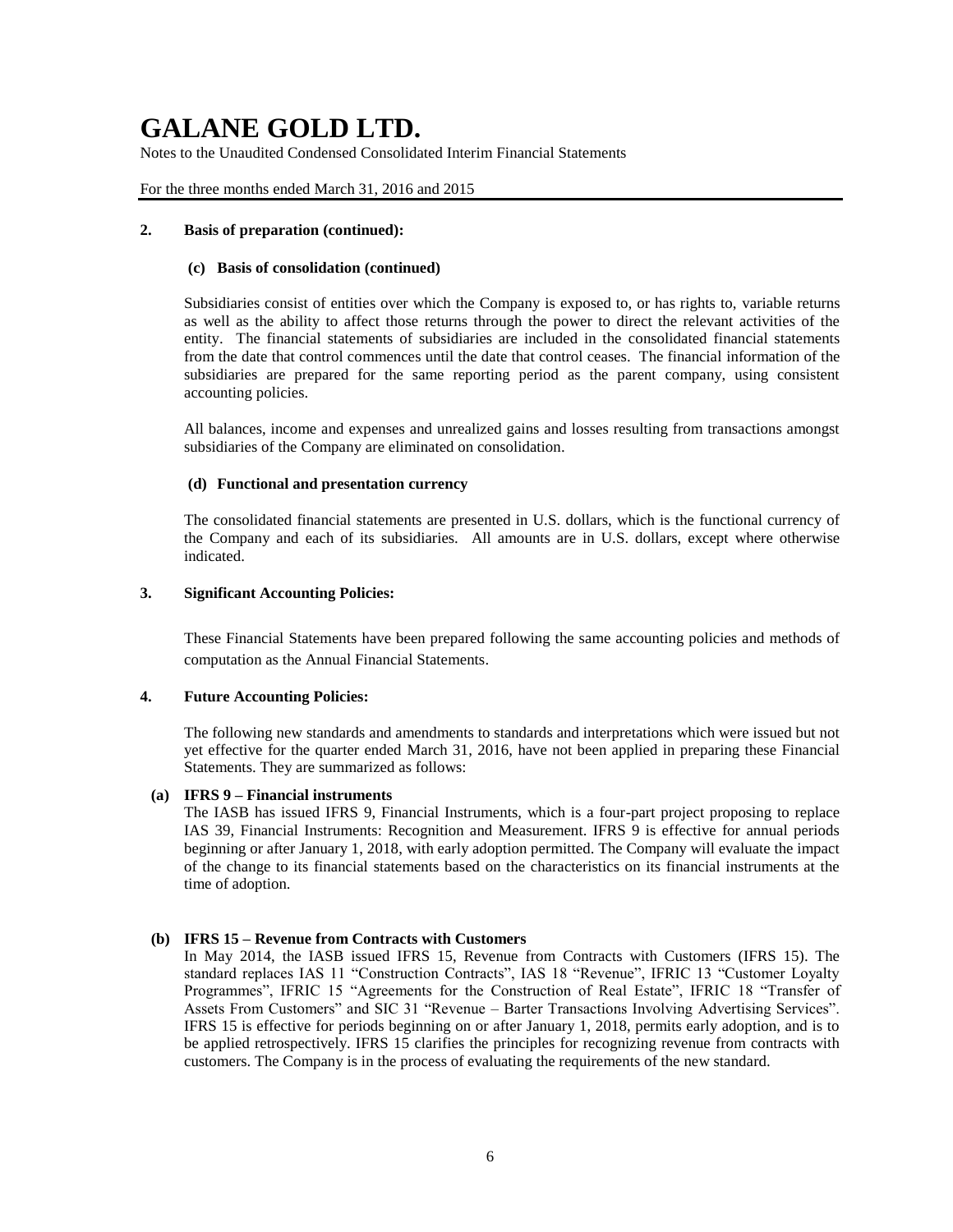Notes to the Unaudited Condensed Consolidated Interim Financial Statements

For the three months ended March 31, 2016 and 2015

## **4. Future accounting policies (continued…)**

## **(c) IFRS 16 – Leases**

In January 2016, the IASB issued IFRS 16 "Leases" ("IFRS 16"). This standard is effective for annual periods beginning on or after January 1, 2019, and permits early adoption, provided IFRS 15, has been applied, or is applied at the same date as IFRS 16. IFRS 16 requires lessees to recognize assets and liabilities for most leases. The Company is in the process of determining the impact of IFRS 16 on its consolidated financial statements.

### **5. Acquisitions:**

On November 20, 2015 and December 23, 2015, the Company closed the acquisition of a majority of the issued and outstanding ordinary shares (each, a "Galaxy Share") of Galaxy Gold Mining Limited ("Galaxy"), a gold mining company with operations in the Mpumalanga Province of South Africa. The Company is required to make an offer to all other shareholders of Galaxy to acquire the remaining Galaxy Shares on economically equivalent terms.

A wholly-owned subsidiary of the Company acquired approximately 74% of the issued and outstanding Galaxy Shares in exchange for 18,334,492 common shares with an aggregate value of approximately Cdn.\$1.1 million, based on a deemed price of Cdn.\$0.07 per common share, and common share purchase warrants exercisable to acquire an aggregate of up to 4,076,598 common shares until November 20, 2017 at Cdn.\$0.175 per common share. The Company had advanced \$149,853 to Galaxy before the acquisition to fund working capital upon acquisition this amount has been treated as part of the acquisition cost.

The preliminary allocation of the purchase price to assets and liabilities acquired is provided below. Final valuations of assets and liabilities are not yet complete due to the timing of the acquisition and the inherent complexity associated with the valuations. The preliminary allocation is subject to adjustment with the final allocation to be completed in 2016.

| Mining properties                              | \$12,526,313    |
|------------------------------------------------|-----------------|
| Inventory                                      | 59,504          |
| Other current assets                           | 250,300         |
| Cash                                           | 2,329           |
| Trade and other payables                       | (3,309,382)     |
| Interest bearing loans                         | (6,330,133)     |
| Restoration and rehabilitation provision       | (1,539,922)     |
| Net assets                                     | \$<br>1,659,009 |
|                                                |                 |
| Consideration:                                 |                 |
| Cash consideration                             | \$<br>149.853   |
| Share and warrant consideration                |                 |
| $\bullet$ 18,332,492 common shares             | 964,465         |
| • 4,076,598 warrants to purchase common shares | 113,349         |
| Non-controlling interest $(I)$                 | 431,342         |
| Acquisition of subsidiary                      | \$<br>1,659,009 |

 $<sup>(1)</sup>$  The non-controlling interest was measured at fair value at the date of the acquisition.</sup>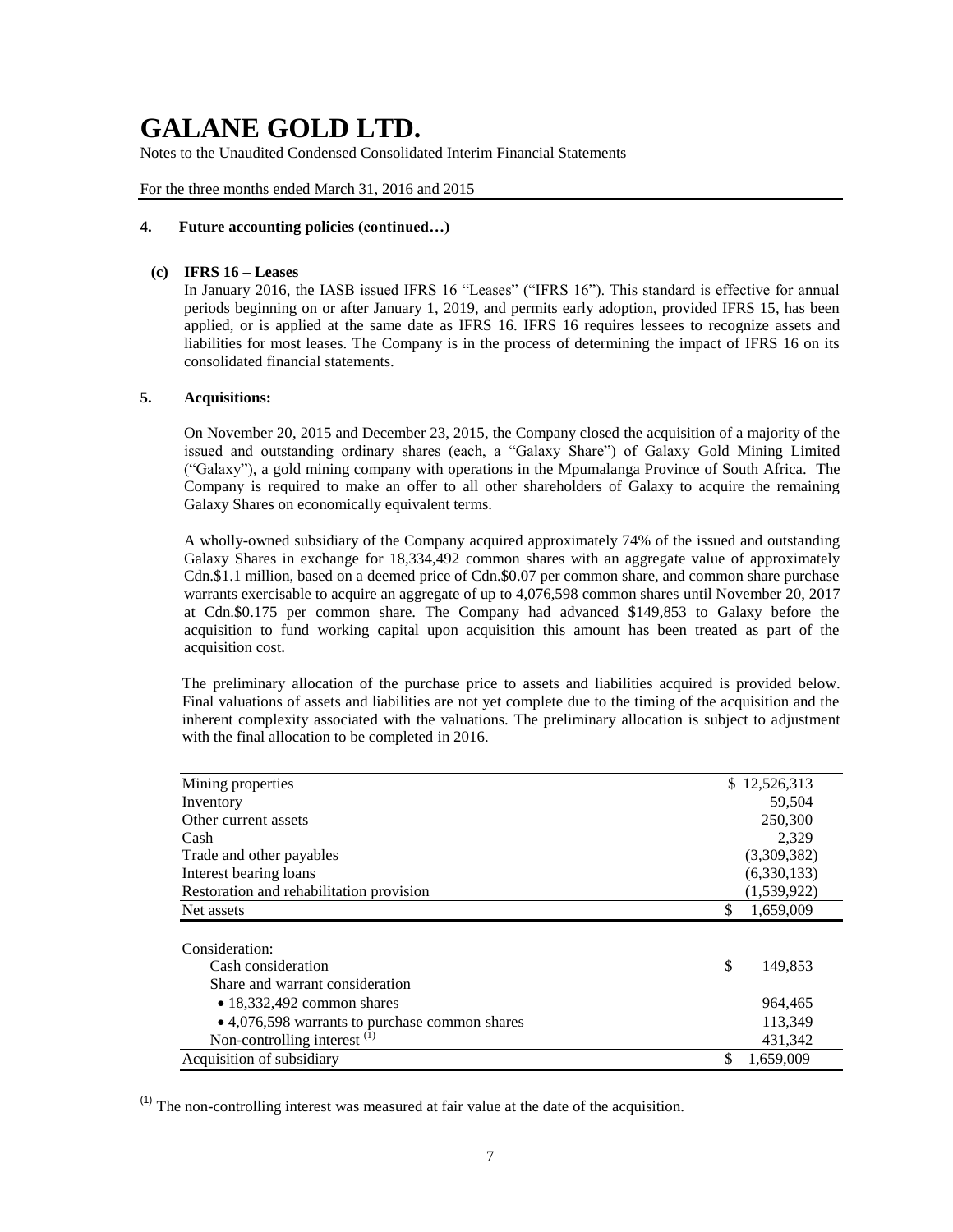Notes to the Unaudited Condensed Consolidated Interim Financial Statements

For the three months ended March 31, 2016 and 2015

### **6. Financial instruments:**

The following table presents the carrying and estimated fair values of the Company's financial instruments.

|                                                         | Carrying and Fair value |               |              |
|---------------------------------------------------------|-------------------------|---------------|--------------|
| <b>Financial Assets</b>                                 | March 31,               |               | December 31. |
|                                                         | 2016                    |               | 2015         |
|                                                         |                         |               |              |
| Cash (level 1 of fair value hierarchy $(4)$ )           | \$<br>2,196,831         | <sup>\$</sup> | 1,887,179    |
| Trade and other receivables <sup>(1)</sup>              | 612,360                 |               | 859,454      |
|                                                         | \$<br>2,809,191         |               | 2,746,633    |
|                                                         |                         |               |              |
| <b>Financial Liabilities</b>                            |                         |               |              |
| Accounts payable and accrued liabilities <sup>(2)</sup> | \$<br>8.963.775         | - \$          | 8.538.785    |
| Warrants denominated in a foreign currency              |                         |               |              |
| (level 2 of fair value hierarchy <sup>(4)</sup> )       | 115,822                 |               | 113,349      |
| Loans and borrowings <sup>(3)</sup>                     | 14,264,428              |               | 13,905,171   |
|                                                         | 23.344.025              |               | 22,557,305   |

(1) The fair value of trade and other receivables approximates the carrying amount given the short maturity period.<br>(2) The fair value of accounts payable and accrued liabilities approximates the carrying amount given the

The fair value of accounts payable and accrued liabilities approximates the carrying amount given the short maturity period.

(3) The fair value of loans and borrowings approximates the carrying amount given the short maturity period, and the fair market value rate of interest that it carries.

- (4) The levels of the fair value hierarchy are defined as follows:
	- 1. Level 1- there are quoted prices in active markets for identical assets or liabilities.
	- 2. Level 2- there are inputs other than quoted prices that are either directly or indirectly observable for the asset or liability.
	- 3. Level 3- these are inputs that are not based on observable market data.

# **7. Trade and other receivables**

|                   | March 31,     | December 31. |
|-------------------|---------------|--------------|
|                   | 2016          | 2015         |
| Trade receivables | \$<br>169,382 | 282,162      |
| Other receivables | 65,162        | 4,615        |
| Taxes recoverable | 155,131       | 220,566      |
| Prepaid expenses  | 222,685       | 352,111      |
|                   | 612,360       | 859,454      |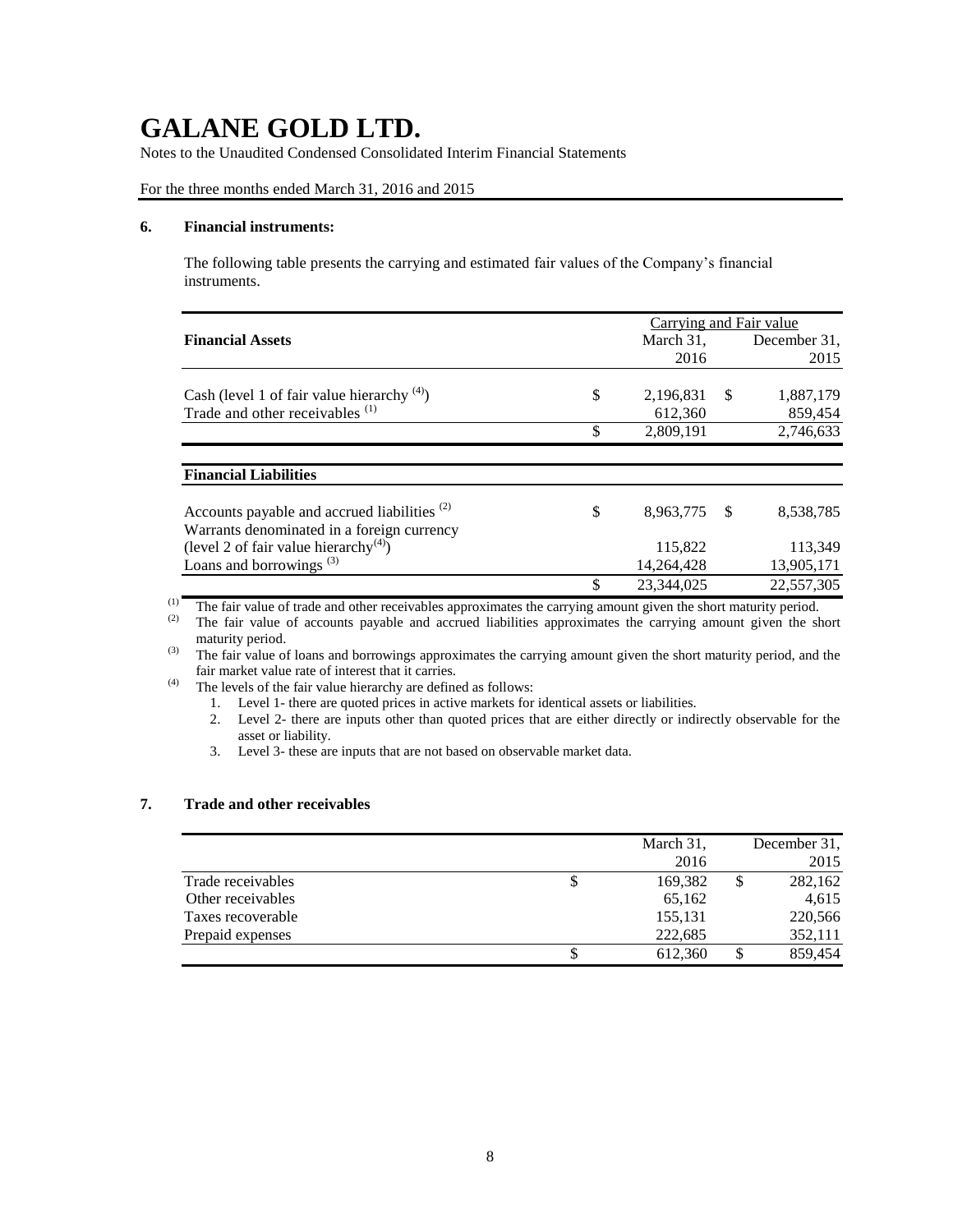Notes to the Unaudited Condensed Consolidated Interim Financial Statements

For the three months ended March 31, 2016 and 2015

### **8. Inventories**

The amount of inventories recognized as an expense during the period is included in mining costs in the condensed consolidated interim statement of earnings and comprehensive earnings. The carrying values at the end of the respective periods are:

|                 | March 31, | December 31. |
|-----------------|-----------|--------------|
|                 | 2016      | 2015         |
| Gold in process | 956,676   | 1,128,858    |
| Supplies        | 2,578,025 | 2,782,271    |
| Ore Stockpiles  | 4,411,579 | 4,818,576    |
|                 | 7,946,280 | 8,729,705    |

## **9. Mining assets**

The continuity of mining assets for the three months ended March 31, 2016 is as follows:

|                                                                                                               | Construction<br>in Progress |               | Mining and<br>Exploration<br>Properties | Plant and<br>Equipment      | Total                        |
|---------------------------------------------------------------------------------------------------------------|-----------------------------|---------------|-----------------------------------------|-----------------------------|------------------------------|
| Cost at December 31,<br>2015                                                                                  | \$<br>197,179               | $\mathcal{S}$ | 78,524,767                              | \$<br>6,157,224             | \$<br>84,879,170             |
| Additions:                                                                                                    |                             |               |                                         |                             |                              |
| Additions in the period                                                                                       |                             |               | 229,761                                 |                             | 229,761                      |
| Cost at March 31, 2016                                                                                        | \$<br>197,179               | \$            | 78,754,528                              | \$<br>6,157,224             | \$<br>85,108,931             |
| Accumulated depreciation<br>and amortization at<br>December 31, 2015<br>Amortization charge for<br>the period | \$                          | <sup>\$</sup> | (44,327,942)<br>(844, 229)              | $$$ (3,746,728)<br>(73,607) | \$(48,074,670)<br>(917, 836) |
| Accumulated depreciation<br>and amortization at March<br>31, 2016                                             | \$                          | \$            | (45, 172, 171)                          | \$ (3,820,335)              | \$(48,992,506)               |
| Net book value, March 31,<br>2016                                                                             | \$<br>197,179               | \$            | 33,582,357                              | \$<br>2,336,889             | \$<br>36,116,425             |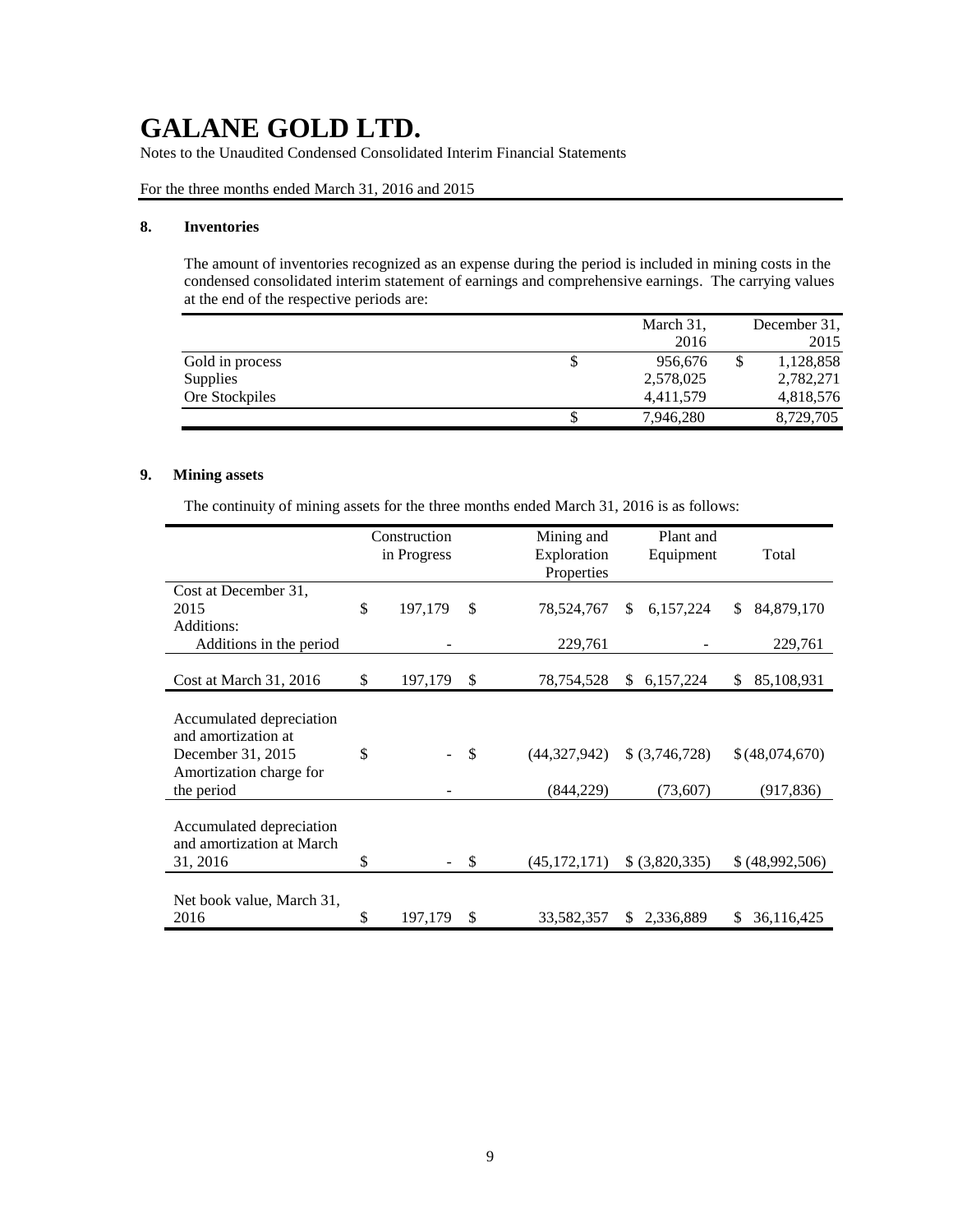Notes to the Unaudited Condensed Consolidated Interim Financial Statements

For the three months ended March 31, 2016 and 2015

## **10. Restoration and rehabilitation provision**

|                                  | Restoration and rehabilitation provision |           |  |  |  |
|----------------------------------|------------------------------------------|-----------|--|--|--|
| At December 31, 2015             |                                          | 3,656,728 |  |  |  |
| Revaluation                      |                                          | 78.854    |  |  |  |
| Accretion during the three month |                                          |           |  |  |  |
| period ended March 31, 2016      |                                          | 57.523    |  |  |  |
| At March 31, 2016                |                                          | 3,793,105 |  |  |  |

## **11. Trade accounts payable and accrued liabilities:**

|                                               | March 31,<br>2016      | December 31.<br>2015   |
|-----------------------------------------------|------------------------|------------------------|
| Trade accounts payable<br>Accrued liabilities | 7,598,625<br>1,365,151 | 7,058,739<br>1,480,046 |
|                                               | 8,963,776              | 8,538,785              |

Trade payables and accrued liabilities are non-interest bearing and are normally settled on 60-day terms after the date of receipt of the invoice. Within trade payables there is \$3,111,170 of Galaxy trade payables acquired which are currently being discussed directly with suppliers to agree revised payment terms.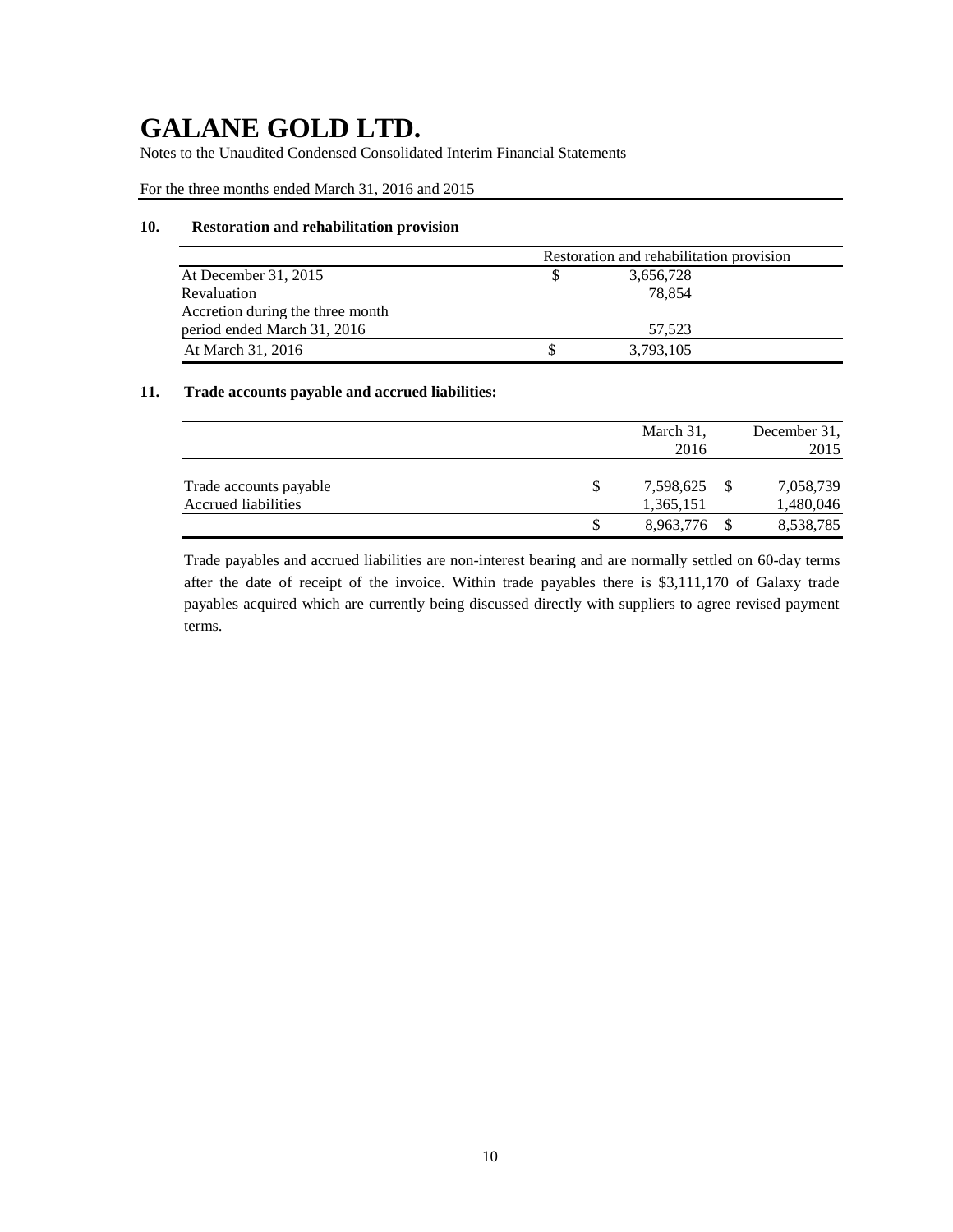Notes to the Unaudited Condensed Consolidated Interim Financial Statements

For the three months ended March 31, 2016 and 2015

## **12. Interest-bearing loans and borrowings:**

|                                              | March 31,        |               | December 31, |
|----------------------------------------------|------------------|---------------|--------------|
|                                              | 2016             |               | 2015         |
|                                              |                  |               |              |
| Current                                      |                  |               |              |
| Mining Royalties <sup>(2)</sup>              | \$               | -S            |              |
| Secured Facility Mupane <sup>(3)</sup>       | 1,827,415        |               | 1,033,808    |
| Secured Facility Galaxy <sup>(4)</sup>       |                  |               | 3,249,433    |
| Shareholder Loans Galaxy <sup>(5)</sup>      | 679,090          |               | 1,306,914    |
| Capital lease obligation (6)                 | 90,113           |               | 119,450      |
|                                              | \$<br>2,596,618  | \$            | 5,709,605    |
|                                              |                  |               |              |
| Non-Current                                  |                  |               |              |
| Debentures <sup>(1)</sup>                    | \$<br>5,676,694  | <sup>\$</sup> | 1,720,518    |
| Mining Royalties <sup><math>(2)</math></sup> | 4,537,402        |               | 4,188,464    |
| Secured Facility Mupane <sup>(3)</sup>       | 1,159,000        |               | 1,990,000    |
| Capital lease obligation <sup>(6)</sup>      | 294,714          |               | 296,584      |
|                                              | \$<br>11,667,810 | \$.           | 8,195,566    |

<sup>(1)</sup> The Company issued unsecured debentures to certain Galaxy loan holders and other parties as settlement of amounts previously due for Galaxy. The terms of the debentures are as follows:

 $\bullet$  Initial principal amount - \$5,650,268

• Principal repayment - on November 20, 2019.

- Interest rate fixed rate of 4% per annum, compounded annually and payable on the principle repayment date.
- Convertible into common shares at a price of Cdn.\$1.00 per share, based on a pre-determined exchange rate, with interest convertible into common shares, based on a pre-determined exchange rate, at a price equivalent to the greater of Cdn.\$1.00 and the Discounted Market Price (as defined by the TSX Venture Exchange) at the time of conversion, subject to acceptance of the TSX Venture Exchange. See "Subsequent event".

The Government of Botswana has agreed to the deferral of royalties payable on the sale of gold under the following terms:

- Royalties due to June 2016 have been deferred until July 2017
- Repayment of royalties due to June 2016 to commence in July 2017 over 12 months
- Interest to be charged from July 1, 2017 at Bank of Botswana commercial bank prime lending rate plus 5%

The deferral amount is unsecured.

- <sup>(3)</sup> The Company entered into a loan facility and gold prepayment agreement with Samsung C&T UK Ltd ("Samsung") dated as of August 22, 2014. On November 5, 2015 the Company agreed with Samsung new terms with regards to the loan facility and gold prepayment agreement. The Samsung facility has been amended on the following terms as of October 1, 2015:
	- the current schedule of 10 remaining monthly instalments of \$277,000 and one monthly instalment of \$291,000 has been amended to a repayment of 12 instalments of \$20,000 per month effective from October 2015, followed by 9 instalments of \$277,000 and a final instalment of \$328,000 in July 2017;
	- in each month during the repayment period, Mupane must deliver at least 1,607 ounces of gold at a price for the gold selected by Samsung from any one of the four London Bulletin AM or PM dollar gold fixing prices falling either on the delivery date or on the day immediately following the Delivery Date, less a discount of 1.25%;
	- in each month following the repayment period and for such period as gold dore is produced Samsung will have the right to request delivery of all gold dore produced from the Tau ore body and the low grade stockpiles. In each case the price for the gold produced can be selected by Samsung from any one of the four London Bulletin AM or PM dollar gold fixing prices falling either on the delivery date or on the day immediately following the delivery date, less a discount of 2%;
	- in each month following the repayment period Samsung has been provided with the right of first refusal to purchase all gold produced from the Company's operations in Botswana on terms that are no more favourable than offered by a third party;
	- the rate of interest on the outstanding balance is 3% per annum, compounded annually; and
	- the facility is secured by a first charge against the assets of Mupane.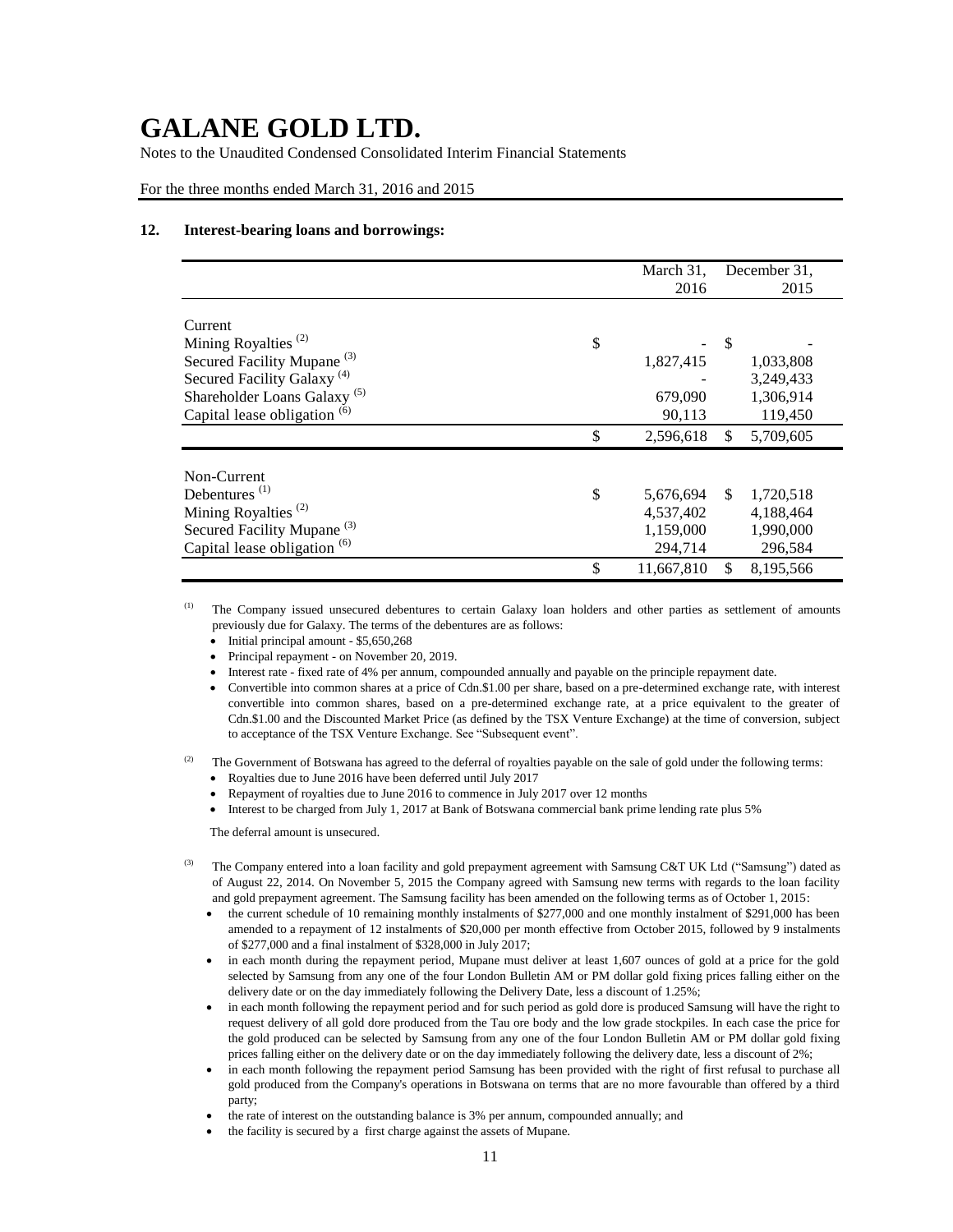Notes to the Unaudited Condensed Consolidated Interim Financial Statements

#### For the three months ended March 31, 2016 and 2015

#### **12. Interest-bearing loans and borrowings (continued):**

- (4) On the acquisition of Galaxy the Company fair valued a secured facility with Mine2Market SARL at \$3,249,433 which represents the settlement amount agreed between the parties subsequent to the year end. The Company issued an unsecured debenture as settlement of the amount agreed between the parties on March 29, 2016 (see Note (1) above).
- <sup>(5)</sup> There are numerous shareholder loan agreements with Galaxy denominated in South African Rand. The terms of the agreements are:
	- the rate of interest is between 15% per annum and South African prime rate plus 6% calculated and compounded monthly; and
	- the amounts outstanding are repayable on demand.
- <sup>(6)</sup> The Company acquired one light vehicle in 2014 for use at the mine for total cost of \$27,000 and financed the purchase through capital lease obligations. The capital leases are for a term of 36 months, with average monthly payments of \$870 per month principal and interest and a final payment of \$11,889, with the final payment in June 2017. In addition, the Company acquired a Komatsu Dozer in March 2015 and financed \$535,000 of the acquisition costs. The lease term is 48 months with monthly payments of approximately \$13,500 per month principal and interest

#### **13. Income and Mining Taxes:**

The Company estimates the effective tax rate expected to be applicable for the full fiscal year and uses that rate to provide for income taxes in interim reporting periods. The Company also recognizes the tax impact on certain discrete (unusual or infrequently occurring) items, including changes in judgment concerning the probable realization of losses and effects of changes in tax laws or rates, in the interim period in which they occur.

As a result of the effect of utilization of loss carry forwards available to the Company, the Company reported no income tax expense for the three months ended March 31, 2016 (three months ended March 31, 2015 - \$nil). The effective income tax rates vary from the combined Canadian federal and provincial statutory income tax rate of 26.50% for the three months ended March 31, 2016 (three months ended March 31, 2015 – 26.50%) due to the geographical distribution of earnings, which are subject to different tax rates, fluctuations in exchange rates and other non deductible expenses.

### **14. Share Capital**

#### **(a) Authorized share capital:**

As at March 31, 2016, the authorized share capital of the Company consisted of an unlimited number of common shares. All issued shares are fully paid.

#### **(b) Issued share capital:**

The Company did not issue any common shares during the three month period ended March 31, 2016.

The Company did not issue any common shares during the three month period ended March 31, 2015.

#### **(c) Stock Options:**

The Company has a stock option plan whereby options may be granted to directors, officers, employees and consultants. As at March 31, 2016, a maximum of 7,131,444 options to purchase common shares were issuable under the Company's stock option plan, of which 3,876,444 remained available for issuance.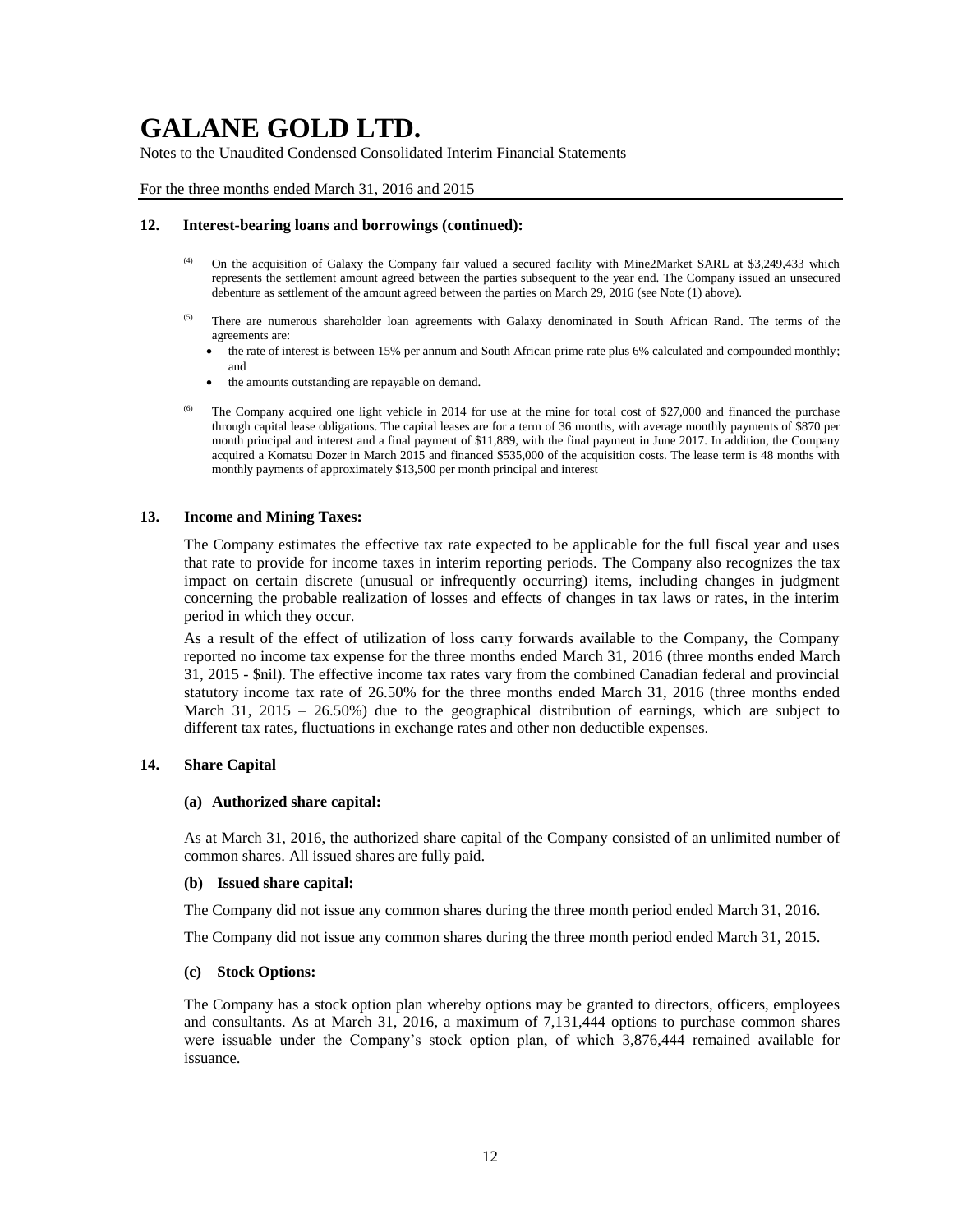Notes to the Unaudited Condensed Consolidated Interim Financial Statements

For the three months ended March 31, 2016 and 2015

### **14**. **Share Capital (continued)**

### **(d) Earnings (loss) per share:**

The calculation of earnings (loss) per share is based on the following data:

|                                                              |    | March 31,<br>2016 |    | March 31,<br>2015 |
|--------------------------------------------------------------|----|-------------------|----|-------------------|
| Loss attributable to Galane shareholders                     | S  | (2,024,677)       |    | (1,969,368)       |
| Weighted average number of common shares outstanding for     |    |                   |    |                   |
| purposes of basic earnings per share                         |    | 71,314,442        |    | 52,820,290        |
| Dilutive options                                             |    |                   |    |                   |
| Weighted average number of common shares outstanding for the |    |                   |    |                   |
| purpose of diluted earnings per share                        |    | 71,314,442        |    | 52,820,290        |
| Earnings per share                                           |    |                   |    |                   |
| <b>Basic</b>                                                 | \$ | (0.03)            | \$ | (0.04)            |
| Diluted                                                      | ¢  | (0.03)            | œ  | (0.04)            |

Basic earnings (loss) per share are computed by dividing the earnings (loss) by the weighted average number of common shares outstanding during the period. Diluted earnings per share reflects the potential dilution of outstanding deferred share units and stock options in the weighted average number of common shares outstanding during the period, if dilutive. For Q1 2016 and Q1 2015, all instruments were considered anti-dilutive due to the net loss in the respective periods.

### **(e) Deferred Share Units**

The Company has established a deferred share unit plan whereby deferred share units ("DSUs") may be granted to directors, officers, employees and consultants. As at March 31, 2016, a maximum of 5,266,062 DSUs were issuable under the Company's deferred share unit plan, of which 1,427,018 remained available for issuance (as at March 31,  $2015 - 5,266,062$  and 1,217,018 respectively).

### **(f) Warrants:**

The following is a summary of warrants outstanding as at March 31, 2016 and March 31, 2015 and changes during the periods then ended:

|                                               | Number of<br>Warrants | Weighted<br>Average<br><b>Exercise Price</b> |
|-----------------------------------------------|-----------------------|----------------------------------------------|
|                                               |                       | (Cdn.S)                                      |
| Balance, March 31, 2015                       |                       |                                              |
| Warrants issued November 20, 2015 (Note 5)    | 4,076,598             | 0.04                                         |
| Balance, March 31, 2016 and December 31, 2015 | 4,076,598             | 0.04                                         |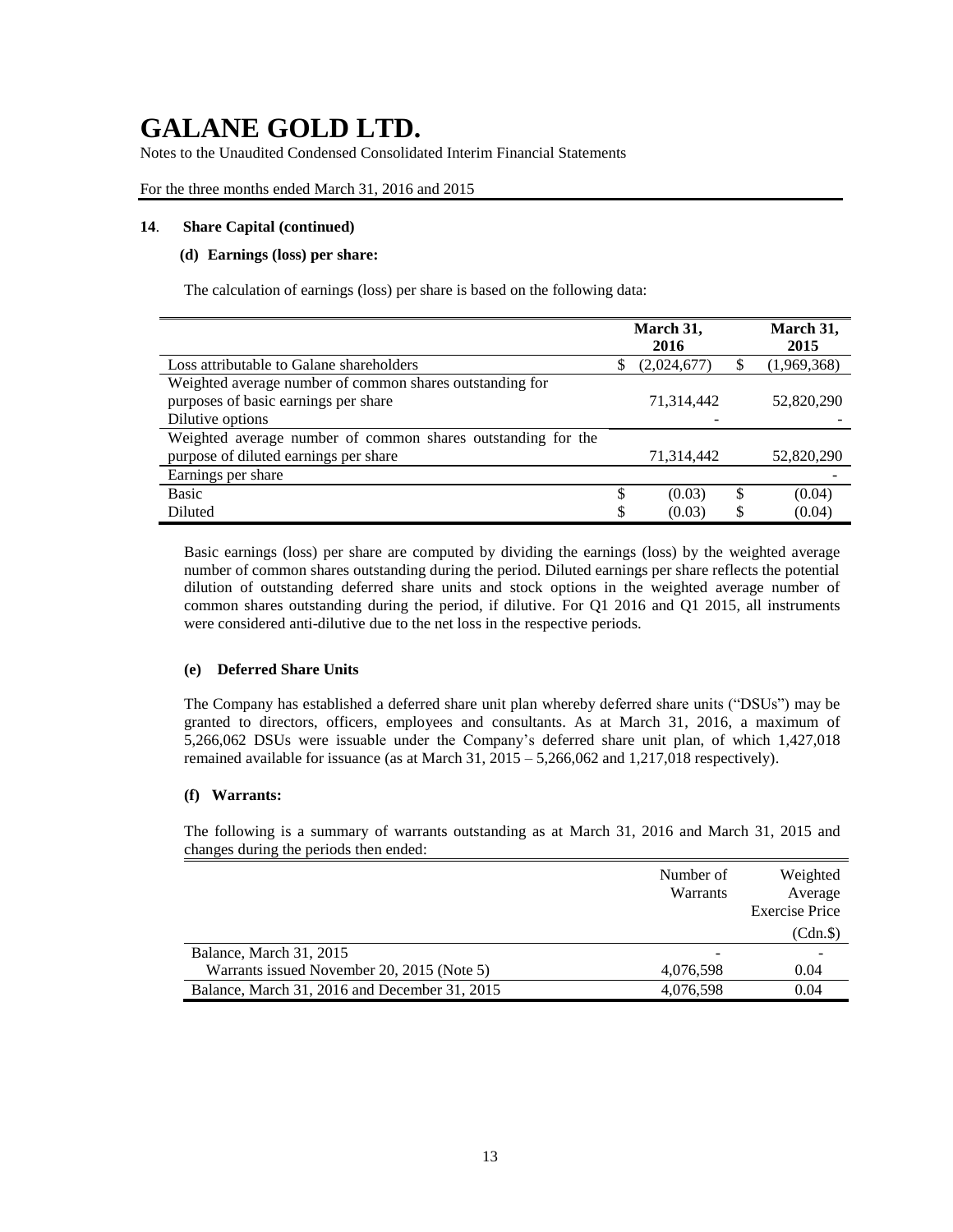Notes to the Unaudited Condensed Consolidated Interim Financial Statements

For the three months ended March 31, 2016 and 2015

## **15. Breakdown of earnings and comprehensive earnings items:**

The following is a breakdown of certain items in the condensed consolidated interim statement of earnings and comprehensive earnings:

## **(a) Mining costs**

|                               | Three month<br>period ended<br>March 31,<br>2016 | Three month<br>period ended<br>March 31,<br>2015 |
|-------------------------------|--------------------------------------------------|--------------------------------------------------|
| Mining and production         | 6,371,528                                        | 5,229,868                                        |
| Administrative                | 875,240                                          | 1,182,475                                        |
| Total costs                   | \$<br>7,246,768                                  | 6,412,343                                        |
| Depreciation and amortization | 917,836                                          | 688,288                                          |
|                               | 8,164,604                                        | 7,100,631                                        |

## **(b) Corporate general and administration**

|                          | 2016    | 2015    |
|--------------------------|---------|---------|
| Professional fees        | 217.837 | 33,260  |
| Corporate administration | 248,896 | 438,865 |
| Share-based compensation | 47.455  | 112.887 |
|                          | 514,188 | 585,012 |

### **(c) Financing costs**

|                                                       | 2016    | 2015    |
|-------------------------------------------------------|---------|---------|
| Interest on long term debt                            | 63.465  | 63.059  |
| Accretion on restoration and rehabilitation provision | 57.523  | 77.726  |
|                                                       | 120.988 | 140.785 |

## **(d) Other expenses**

|                       | 2016    | 2015  |
|-----------------------|---------|-------|
| Other income          | (1,536) | -     |
| Galaxy on-going costs | 453.926 |       |
| Other expenses        |         | 3,550 |
|                       | 452.390 | 3,550 |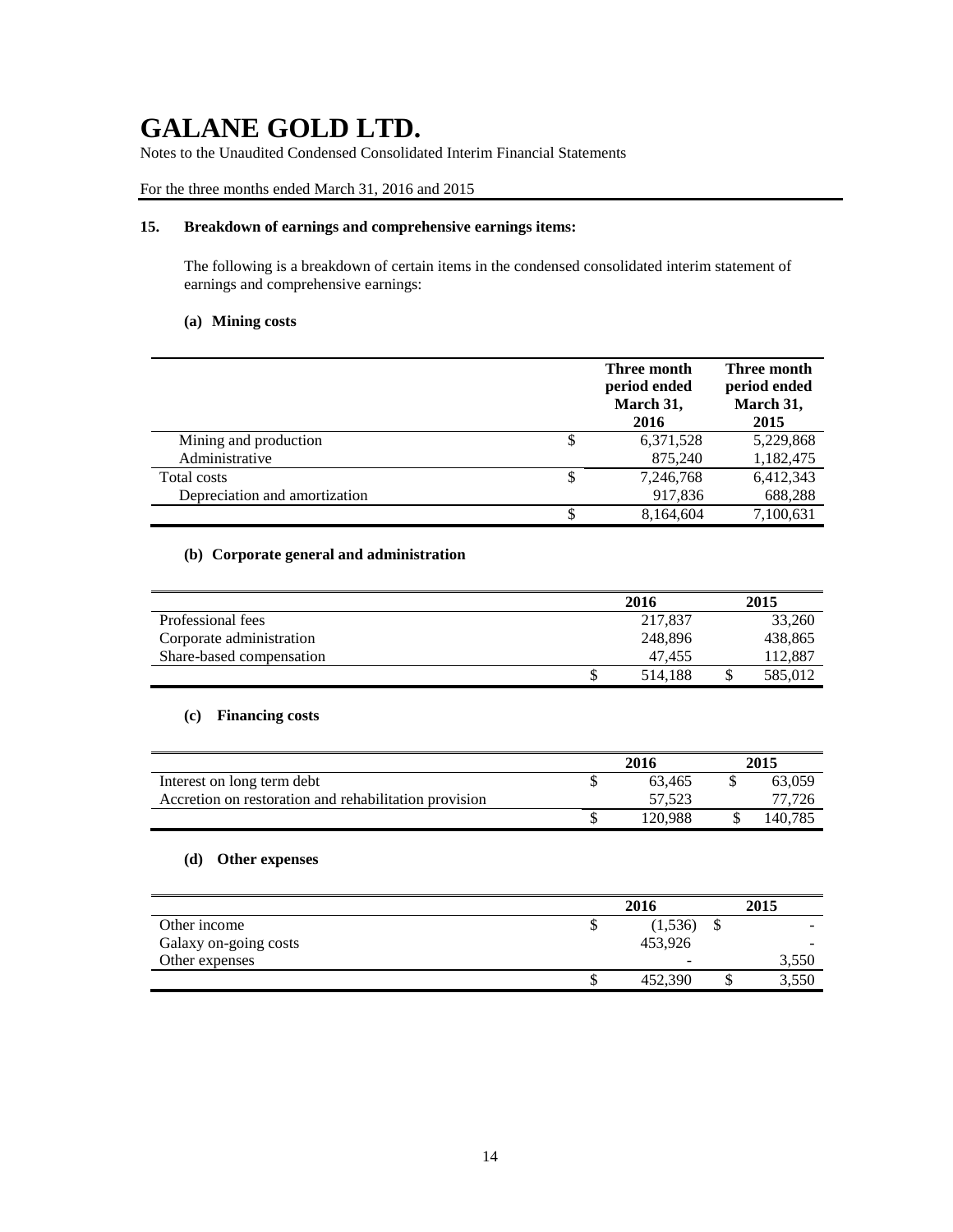Notes to the Unaudited Condensed Consolidated Interim Financial Statements

For the three months ended March 31, 2016 and 2015

### **16. Commitments and Contingencies**

### **(a) Royalty expenses**

Production from the Company's Mupane operation is subject to third party royalties (included in mining costs) of 5% of revenues based on market prices at the date of shipment. For the three month period ended March 31, 2016, the Company accrued \$375,352 in royalties (March 31, 2015 – accrued \$319,367).

### **(b) Operating contractual obligations**

The Company has operating lease obligations which relate to obligations in 2015 for land operating lease agreements as follows:

| $\bullet$ | Incurred during the three month period ended March 31, |             |
|-----------|--------------------------------------------------------|-------------|
|           | 2016                                                   | \$72.792    |
|           | • To be incurred in the remainder of $2016$            | \$230.699   |
|           | • To be incurred $2017-2020$                           | \$1,134,566 |

### **(c) Claims**

The Company is also subject to the possibility of revised tax assessments for some years. The Company does not believe that, should unfavourable decisions arise from any review of its tax filings, that any amount it might be required to pay will be material. No amounts have been provided for in the Financial Statements.

### **17. Segmented information**

The Company operates in one reportable segment, being the exploration, development and operation of gold mining properties. All of the Company's equipment and mining assets are located in the Republics of Botswana and South Africa and all revenues of the Company have been earned to date in the Republic of Botswana. A breakdown of the total assets by geographic segment is as follows:

|                          | Canada              | South Africa                 | <b>Botswana</b>           | <b>Total</b>            |
|--------------------------|---------------------|------------------------------|---------------------------|-------------------------|
| Cash<br>All other assets | \$263,633<br>46.399 | 25.598<br>- \$<br>12.499.758 | \$1.907,600<br>32,128,908 | 2,196,831<br>44,675,065 |
| Balance, March 31, 2015  |                     | \$ 310,032 \$ 12,525,356     | \$34,036,508              | 46,871,896              |